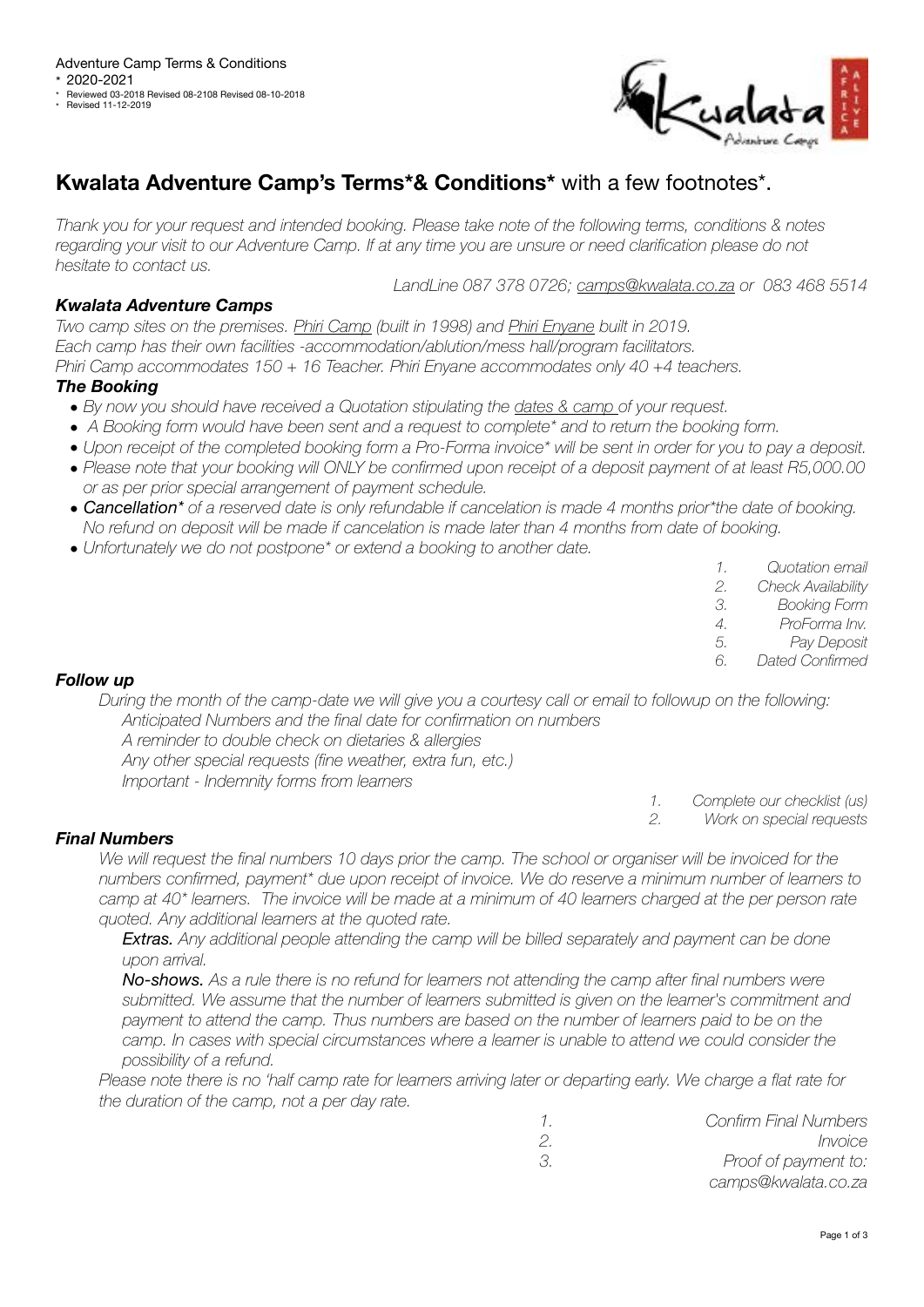**Revised 11-12-2019** 



## *Arrival & Departure Times*

*We are blessed and work very hard to accommodate and deliver great camps. As a result we have back to back camps. This means when your school departs we have another school arriving the same afternoon. Arriving early without booking and paying for an early arrival will find you arriving with a school group still in camp. Late departure without prior arrangements makes it very difficult to prepare the camp site for the next group's arrival. We quote and book camps to secure an early arrival or late departure. Please don't assume*  leaving or arriving a little earlier will be fine, it has far reaching complications.

# *Location & Directions*

*The campsite is within the boundaries of the Dinokeng Big5 Game Reserve, Hammanskraal, Gauteng. We are just off the N1 Highway. Traveling is fast being on the highway. Do take note traveling on a Friday might coincide with heavy traffic north towards Polokwane. Please drive within the speed limited, from Pretoria to the Hammanskraal turnoff your are bound to encounter at least two traffic law enforcement cameras. The N1 is a toll road, would not suggest the use of the R101 as an alternative route.* 

*1. [Map & Directions](http://camps.kwalata.co.za/?page_id=40)*

*1. >click on link to [view facilities](http://camps.kwalata.co.za/?page_id=34).* 

#### *Facilities*

*The campsite was designed & built for adventure programs in mind. Rustic Log cabins with outside ablution facilities, adventure course and a lot of space to have fun.* 

#### *Teachers' accommodation.*

*Visiting Personnel, teachers & team leaders are accommodated in their own 'camp' within the Adventure Camp..* 

*Phiri Camp: Four Rooms, Kitchenette, Dining area, fireplace, showers and outside toilets The rooms have bunkbeds supplied with bedding. Each room accommodate 4 people =2x top bunk 2x bottom bunk beds per room. Total 16 sharing or 4 single people. Rooms No. 7,8,9 &10. Should you be more than 8 people, please let's discuss the sleeping arrangements before arrival, especially if it is your first camp at Kwalata.* 

*Phiri Enyane: Two rooms with 2 beds each, bathroom ensuite. 4 people max* 

*Bus Drivers - sleeping over, please liaise with us prior arrival if bus-drivers be staying over. So we can make arrangements for their rooms & meals.* 

## *Learners' accommodation*

*Phiri Camp:Log cabins with 6x3 bunk beds. 18 per room. Six Rooms accommodate 108. Each bunk a mattress with a fitted sheet. Learners provide own bedding. (Bedding can be provided\*) The big-house accommodates 50 learners dormitory style. Total 150 beds. For Bigger groups we will make use of Phiri Enyane & Army tents with stretchers.* 

*Phiri Enyane: Two rooms with 22 bunk beds each. Own bathrooms & showers.*

#### *Bedding*

*Mattresses are covered with a fitted sheet All learners to provide own bedding: Pillow, sleeping bag or blankets/duvet Teachers, bedding is provided, only need to bring a towel.* 

*\*We do have sleeping bags available for hire additional extra - additional to camp rate.* 

## *Cutlery*

Learners are to supply their own plates knifes and forks. They will wash up their own cutlery as well *Teachers will dine at set tables, and we do the washing up..* 

*\*We do have cutlery & utensils available for hire at an additional fee, should you require cutlery to be washed, we can make arrangements for washing up at an additional fee. Please make arrangements prior arrival.* 

*1. [>Camping Checklist](http://camps.kwalata.co.za/?page_id=8)  [attached to Quotation](http://camps.kwalata.co.za/?page_id=8)*